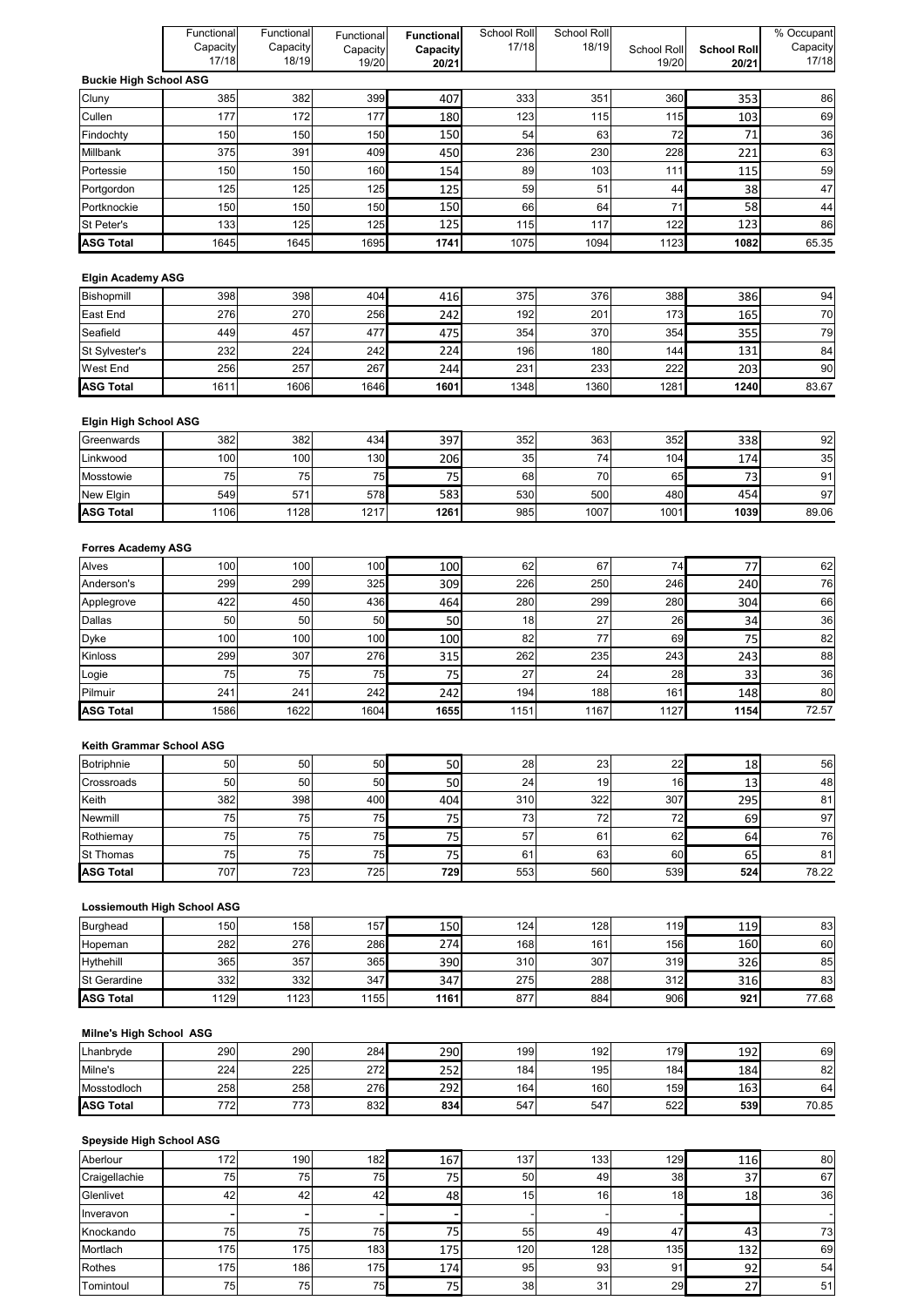| ASG T<br>Total | 789. | ו הו | $80-$ | 700.<br>0. | $\sim$<br>49<br>ີ | . . | 165 I<br>טי | n |
|----------------|------|------|-------|------------|-------------------|-----|-------------|---|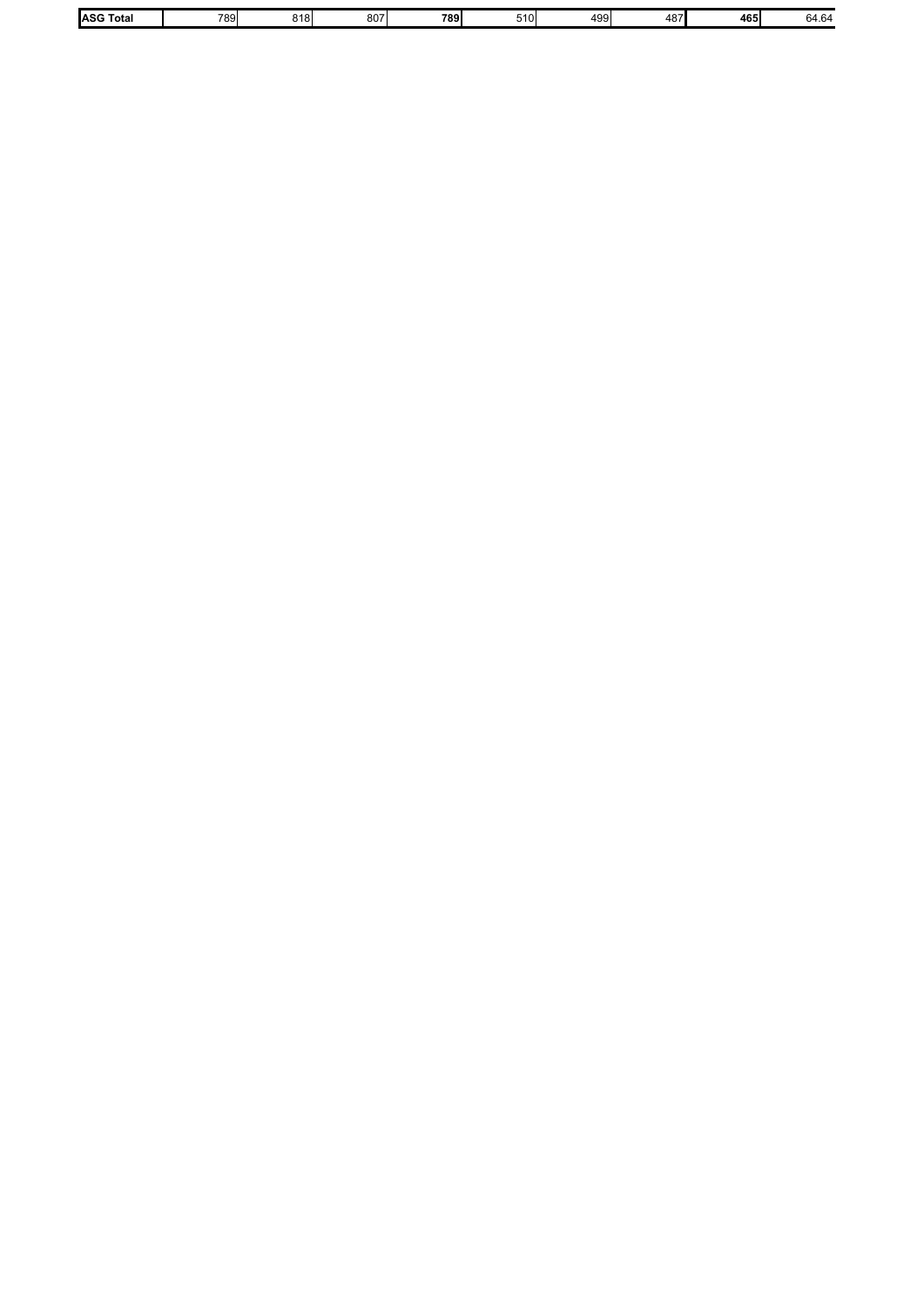|                                 | <b>Appendix 2</b> |                                            |
|---------------------------------|-------------------|--------------------------------------------|
| % Occupant<br>Capacity<br>18/19 | Capacity<br>19/20 | % Occupant % Occupant<br>Capacity<br>20/21 |
|                                 |                   |                                            |
| 92                              | 90                | 87                                         |
| 67                              | 65                | 57                                         |
| 42                              | 48                | 47                                         |
| 59                              | 56                | 49                                         |
| 69                              | 69                | 75                                         |
| 41                              | 35                | 30                                         |
| 43                              | 47                | 39                                         |
| 94                              | 98                | 98                                         |
| 66.50                           | 66.25             | 62.15                                      |

| 84.68 | 77.83 | 77.45 |
|-------|-------|-------|
| 91    | 83    | 83    |
| 80    | 59    | 58    |
| 81    | 74    | 75    |
| 74    | 67    | 68    |
| 94    | 96    | 93    |

| 95    | 81    | 85    |
|-------|-------|-------|
| 74    | 80    | 84    |
| 93    | 87    | 9.    |
| 88    | 83    | 78    |
| 82.10 | 82.25 | 82.39 |

| 67    | 74    | 77    |
|-------|-------|-------|
| 84    | 76    | 78    |
| 66    | 64    | 66    |
| 54    | 52    | 68    |
| 77    | 69    | 75    |
| 77    | 88    | 77    |
| 32    | 37    | 44    |
| 78    | 66    | 61    |
| 71.95 | 70.26 | 69.73 |

| 46    | 44    | 36    |
|-------|-------|-------|
| 38    | 32    | 26    |
| 81    | 77    | 73    |
| 96    | 96    | 92    |
| 81    | 83    | 85    |
| 84    | 80    | 87    |
| 77.46 | 74.34 | 71.88 |

| 81    | 76    | 79    |
|-------|-------|-------|
| 58    | 54    | 58    |
| 86    | 87    | 84    |
| 87    | 90    | 91    |
| 78.72 | 78.44 | 79.33 |

|       | 63    | 66    |
|-------|-------|-------|
|       | 68    |       |
|       | 58    | 62    |
| 64.63 | 62.74 | 70.76 |

| 70 | 71 | 69 |
|----|----|----|
| 65 | 51 | 49 |
| 38 | 43 | 38 |
|    |    |    |
| 65 | 63 | 57 |
| 73 | 74 | 75 |
| 50 | 52 | 53 |
| 41 | 39 | 36 |